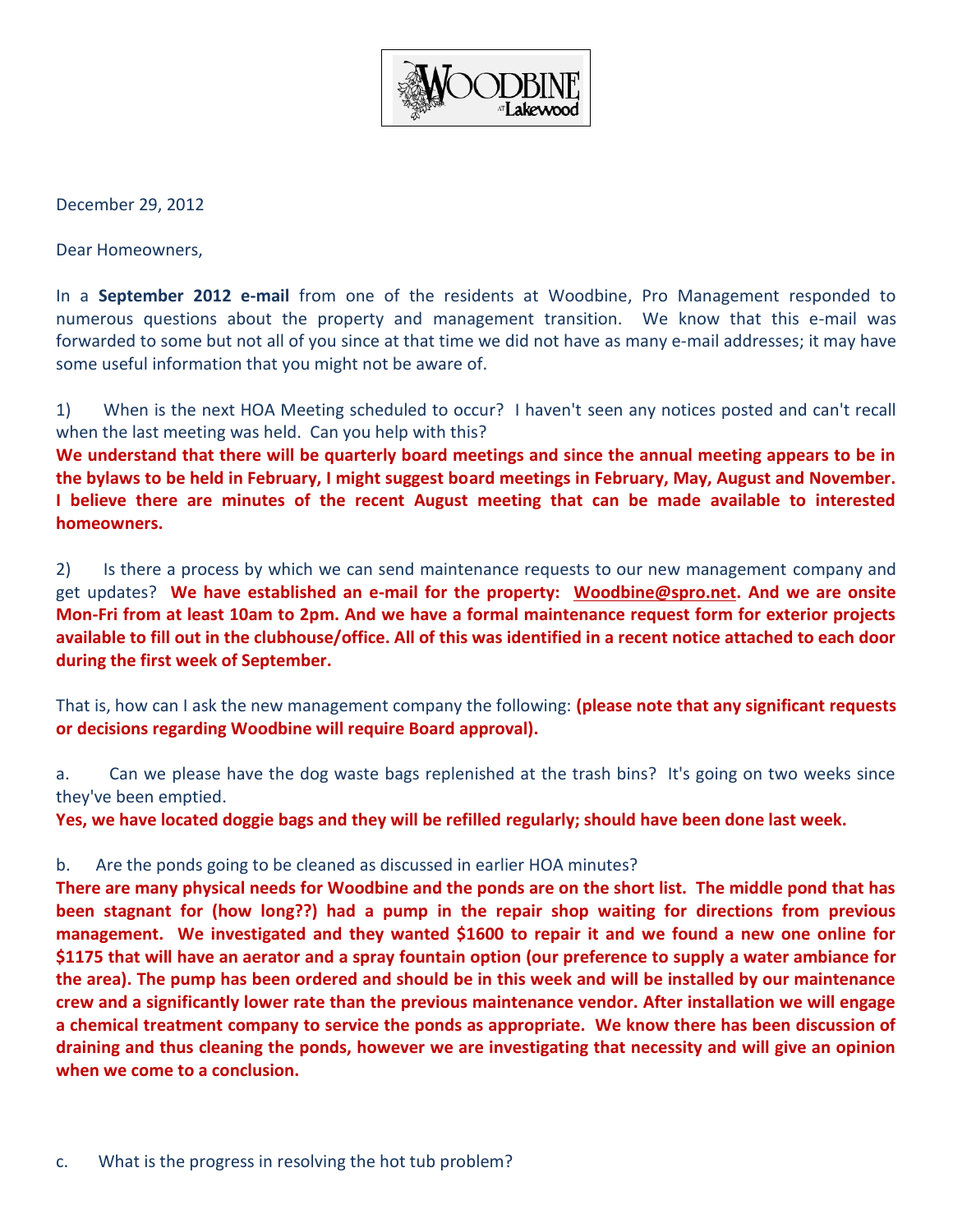**The progress so far is only a more professional securing of the area. Our understanding is that the Board wants the homeowners to decide the future of this amenity, and at the recent "Meet the New Management" meeting there seemed to be a majority of the 30+ in attendance that a hot tub is desirable, but that the current \$25,000 bid to fix it and the \$1000 per month gas bill to maintain it is an obstacle. We as management feel that the one repair bid from past management is way excessive and will begin to get other analysis and bids and then report to the Board. Among the many problems at Woodbridge, the hot tub is high on the list but not top priority for available funds. Once we have more research into costs and options we will get that data to the homeowners and hope for an adequate response to make a decision.**

## d. When is our complex due for repainting?

**to use direct mailing for important communication.**

**Not in 2012 for sure. Again, there are many physical needs at Woodbine that have been neglected over the past few of years; these are being identified, prioritized and a plan to address them developed. It mainly has to do with available funds. The current management will make risk management a priority over cosmetics; accordingly, we are already pruning low tree branches away from sidewalks, ponds and roofs with our in-house staff; next we will focus on the trip and fall sidewalk separations that are prevalent throughout the property. Heavy leaves in the rain gutters is also a concern to address as the fall approaches. Most of this will be done without the high cost of outside vendors.**

3) Do we have a homeowners webpage? If so, could you proved the URL? If not, is one being developed? **The website Woobridge-HOA.com was developed and maintained by an individual who is now deceased and thus access to maintain and upgrade that site is not available to new management. We could develop another site but again, priorities. A website is a good tool to post information for homeowners however as a communication tool we prefer direct e-mail and are working on collecting as many e-mail addresses as possible; for those who do not use or have e-mail (they would not go to the website anyway), we will have** 

4) Who is the current Neighborhood Watch liaison for Woodbine? If there isn't one, are there plans to keep this valuable program going? Can the liaison please send us Neighborhood Watch newsletter updates as was

done previously?

**This established program is not on our current radar but we could look into it as appropriate; we do have a low cost security service that may be employed temporarily to do one drive through of the property each evening while at the same time locking up the pool and clubhouse. This is a different but effective alternative to Neighborhood Watch which requires lots of participation.**

5) What is the status of the public computer in the clubhouse office? Is it being repaired? Replaced? If yes, when is the replacement to be made? If not, why not?

**All the old equipment in the clubhouse was abused and not worth fixing; nor is there any plan to replace and maintain computer equipment for homeowners in the clubhouse at this time – very costly. We have established wifi in the clubhouse for anyone with a laptop and the password to it can be gotten from the office manager for those with a laptop. Most homeowners should have their own computer equipment and internet service and if not the clubhouse at the other end of the property has a computer center that can be used by all Woodbine homeowners.**

6) Can we have our outside windows power-washed again? It's been some time since this was done (I think 3 or 4 years).

7) Are the homeowner condos on an annual dryer-vent cleaning and chimney cleaning schedule?

a. If not, are the plans for either in the near future, or shall we get our own services.